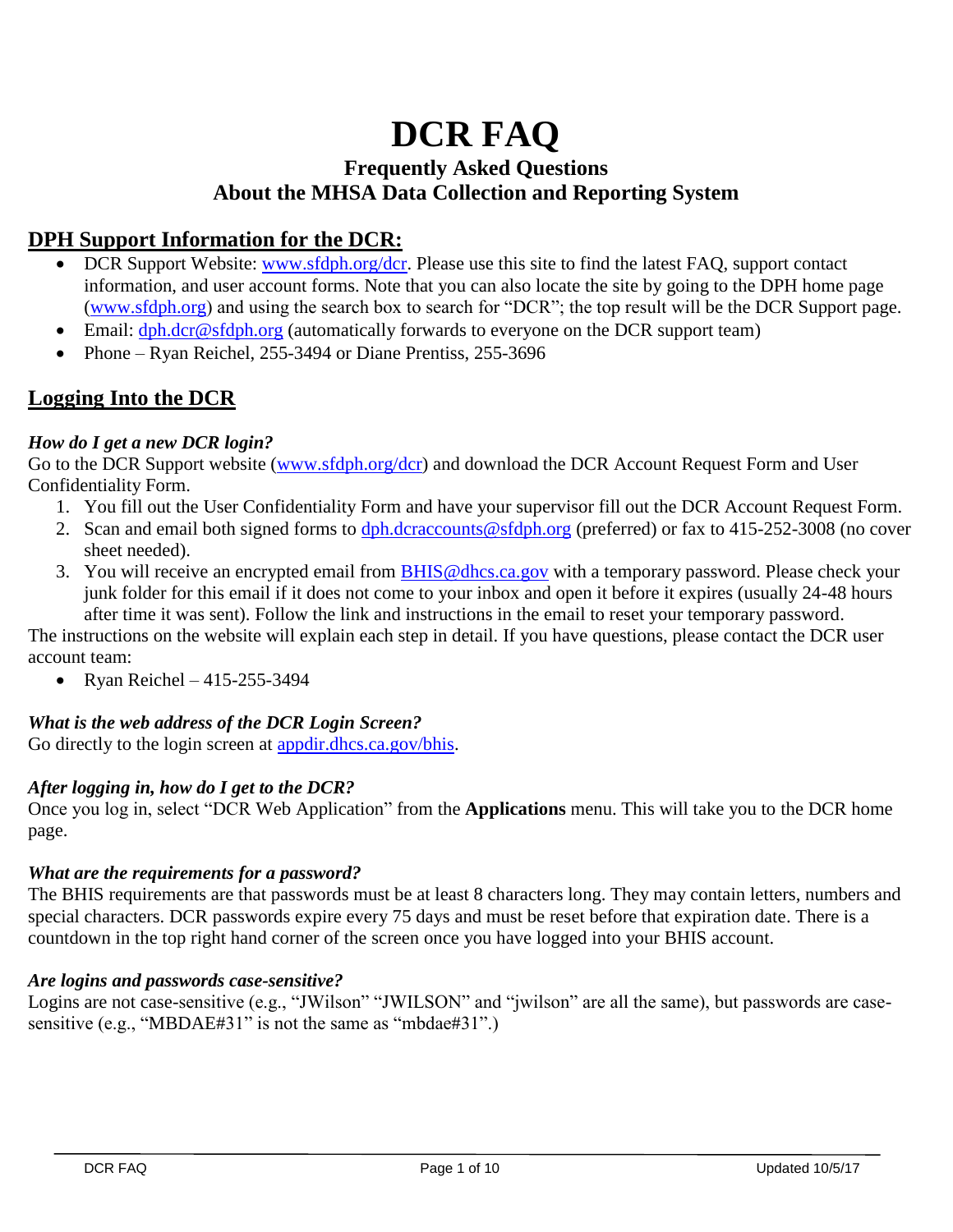## *What if I forget my password or user name?*

If you forgot your password or username, go to the login page and click the link under the login fields that says, "Forgot Password/Username?" Or just contact BHIS at

- $\bullet$  E-mail [BHIS@dhcs.ca.gov](mailto:BHIS@dhcs.ca.gov) (Note: do not email PHI. Call or use their web site message feature instead)
- Telephone (800) 579-0874

*What should be done when a staff person with a DCR login leaves the FSP, or no longer needs to access the DCR?* Contact the DCR support staff to request that the account be disabled. If the person is a PSC, they should complete all outstanding assessments for their partners before they go. All of the partners assigned to the departing PSC should then be transferred to an active PSC at least one week prior to leaving the FSP.

## *How do I add a new PSC to the list on the PAF and KET screens?*

The Partnership Service Coordinator (PSC) must set up a DCR login and be assigned to the PSC role.

## *When a PSC is no longer active, can we remove them from the list of PSCs in the DCR?*

No, the DCR does not have a way to hide inactive PSCs.

# **Entering Data in the DCR**

## *Which clients should be enrolled in the DCR?*

In general, a client with an episode opened in Avatar at the FSP should also be enrolled in the DCR. In some cases, if the client has not fully engaged, you may want to wait and see if they do before starting a DCR partnership.

## *How do the DCR partnership dates relate to the Avatar episode dates?*

In general, the partnership start and discontinuation dates in the DCR should be the same as the episode opening and closing dates in Avatar.

## *Which fields should I fill out on the KET and the Quarterly Assessment?*

On the KET, only fill out the fields for the event that has occurred. For things have not changed, leave the field blank. On the Quarterly Assessment, you should complete all of the fields.

## *When is the Quarterly Assessment due?*

The Quarterly Assessment (3M) is due every three months after the Partnership Start Date. If the client is discharged and then reactivated and the partner was inactive for less than a year, the 3M due dates are still based on the initial Partnership Start Date. In such cases of reactivation after less than a year, a new PAF is not required, but you do need to complete the 3Ms and KETs for the time the client was inactive.

The Quarterly Assessment can be entered up to 15 days prior to the due date, or up to 30 days after the due date. The DCR home page lists Quarterly Assessments that are due during this date range.

## *Can I enter a Quarterly Assessment that is listed as "Missing"?*

A Quarterly Assessment (3M) should be collected up to15 days prior or 30 days after the due date. After 30 days, the DCR system lists it as "missing," but you can still enter it at any time provided that the data was collected during the submission period. For instance, if the 3M due date is March 1, the DCR will show it as being due from April 16 through March 30, and then, on March 31, it will be shown as missing. You can still enter the 3M after it is missing if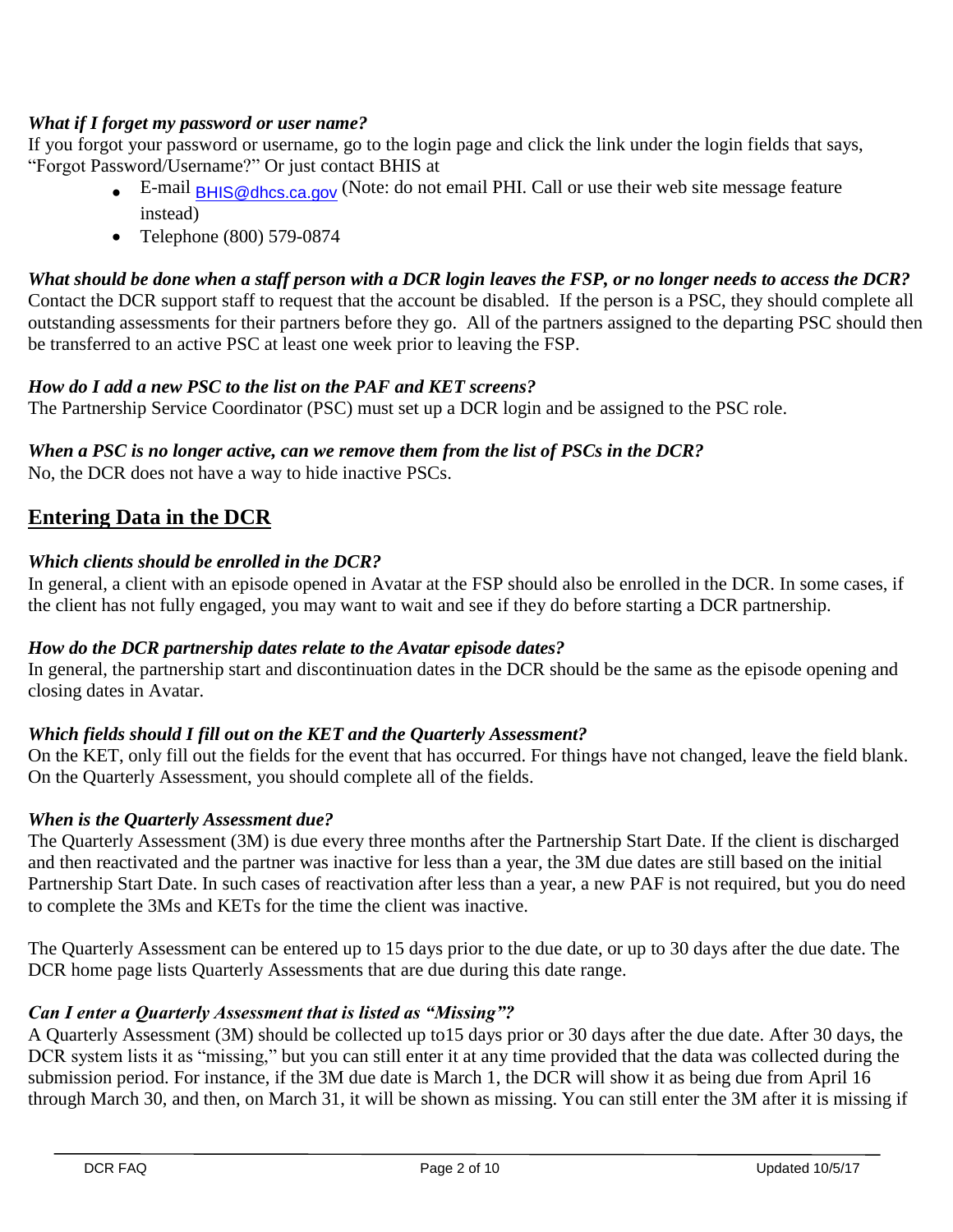the data was collected prior to March 31. When you create the new 3M, the DCR asked for the Date Completed. It will allow you to proceed as long as it is within the grace period.

#### *I discontinued a partner, so why are some Quarterly Assessments due after the discontinuation date still listed as "Missing"?*

Once you miss a Quarterly Assessment (3M) in the DCR, it will continue to be listed as "missing" even if you discontinue the partnership with a discontinuation date prior to the 3M due date. This is a flaw in the DCR software, and you can ignore those 3Ms erroneously listed as missing. The 3M data quality reports that SF DPH developed handle these case correctly, and do not count them as having been missed.

## *Which questions are tracked on the KET as opposed to the Quarterly Assessment?*

Nearly all of the questions on the PAF are repeated in either the KET or the Quarterly Assessment (3M). Here's a quick guide showing where the fields in each domain are updated—in the KET or 3M.

| <b>Data Domain</b>            | <b>Data Fields</b>                         | <b>PAF</b>       | <b>KET</b> | 3M |
|-------------------------------|--------------------------------------------|------------------|------------|----|
| Administrative                | FSP, PSC, Partnership Status, Program Info | X                | X          |    |
| Residential                   | All                                        | X                | X          |    |
| Education                     | Grade Level/Degree/Setting, Suspension,    | X                | X          |    |
|                               | Expulsion                                  |                  |            |    |
| Education                     | Attendance, Enrollment, Grades             | X                |            | X  |
| Employment                    | All                                        | X                | X          |    |
| <b>Financial Support</b>      | All                                        | X                |            | X  |
| Legal Issues                  | Arrest, Probation, Conservatorship, Payee, | X                | X          |    |
|                               | Code 300 Status for Partner                |                  |            |    |
| Legal Issues                  | Custody Information for Partner's Children | $\boldsymbol{X}$ |            | X  |
| <b>Emergency Intervention</b> | All                                        | X                | X          |    |
| <b>Health Status</b>          | All                                        | X                |            | X  |
| <b>Substance Abuse</b>        | All                                        | X                |            | X  |

#### *Can I update the record of an inactive partner?*

Yes, you can update existing assessments or add new assessments to an inactive partner.

#### *I entered the wrong partnership date. What should I do?*

The partnership date cannot be changed in the DCR. You can have DPH support staff delete the partner and start over.

## *I entered the wrong date of birth. What should I do?*

The data of birth is no longer editable in the DCR. If you entered the wrong date of birth, the only way to correct it is to delete the partnership and start over.

## *How does the DCR determine which age group version of the Quarterly Assessment Form to use?*

The DCR selects the Quarterly Assessment (3M) form based on the partner's age as of the date the assessment was collected, not the date it was due. For instance, if a 25 year old partner had a 3M due just before her  $26<sup>th</sup>$  birthday, and it was collected after the partner had turned 26, the DCR would then use the Adult (26-59) 3M Form rather than the TAY (16-25) form.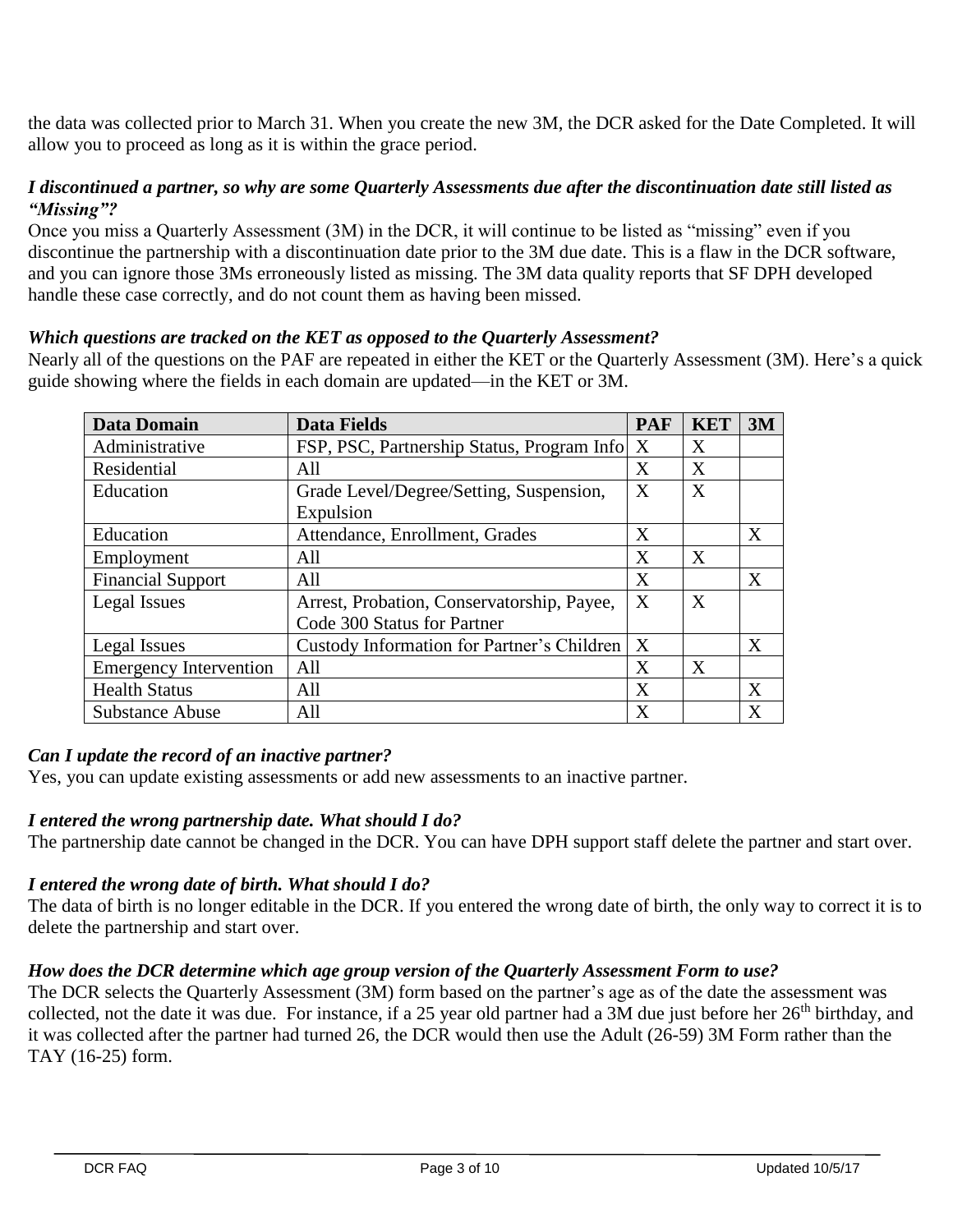## *How does the DCR determine which Partnership Assessment Form to use?*

The DCR selects the PAF based on the partner's age as of the assessment date, not the data entry. For instance, if the partner was 15 on the partnership start date, the DCR will use the CYF (0-15) PAF, even if the client was 16 on the date when the PAF was entered. This is true for the Quarterly and KET assessments as well, so when a client ages out of one group and into another, the DCR will start using the assessments for the client's new age group.

## *I created a PAF for a partner who should not be in the system. What should I do?*

Contact DCR support and request that the record be deleted.

#### *I created KET by mistake. What should I do?*

You cannot delete a KET once it has been saved. Just open the KET, delete all the information on it and save it again.

#### *Which fields on the PAF require you to enter a 0 even when not applicable?*

Most questions on the PAF can be left blank when they don't apply. There are several cases when you must enter a 0 or they will be considered missing:

#### **Education (Child & TAY only)**

- DURING THE PAST 12 MONTHS, how many times has s/he been suspended?
	- DURING THE PAST 12 MONTHS, how many times has s/he been expelled?

#### **Legal Issues/Designations**

- Number of times the partner was arrested DURING THE PAST 12 MONTHS
	- Number of children the partner has who are CURRENTLY:
		- o Placed on W & I Code 300 Status (Dependent of the court)
		- o Placed in Foster Care
		- o Legally Reunified with partner:
		- o Adopted out:

#### **Emergency Intervention**

- **Number of emergency the partner had DURING THE PAST 12 MONTHS that were:**
	- o Physical Health Related
	- o Health / Substance Abuse Related

## **Questions on Specific Data Fields**

#### **County Use Fields**

The DCR has a set of "County Use" fields that are not required by the state, but are available for each county to use as they wish. There are two sets of 3 fields:

- KET County Use Fields  $#1 3$ : these fields appear on the PAF and KET forms
- Quarterly Assessment County Use Fields  $#1 3$ : these fields appear on the PAF and Quarterly Assessment forms

San Francisco uses these fields as follows:

- KET County Use Field #1: Hyde St. and the FSA programs use this field to enter the MORS score. Other programs should leave it blank. Valid values are 1-8 and "NA."
- KET County Use Field #2: Clients in the FSA Adult program should enter either "ACM" or "FSP" to indicate whether the client is in the FSA Adult ACM or FSA Adult FSP program. Other programs should leave it blank.
- KET County Use Field #3: not used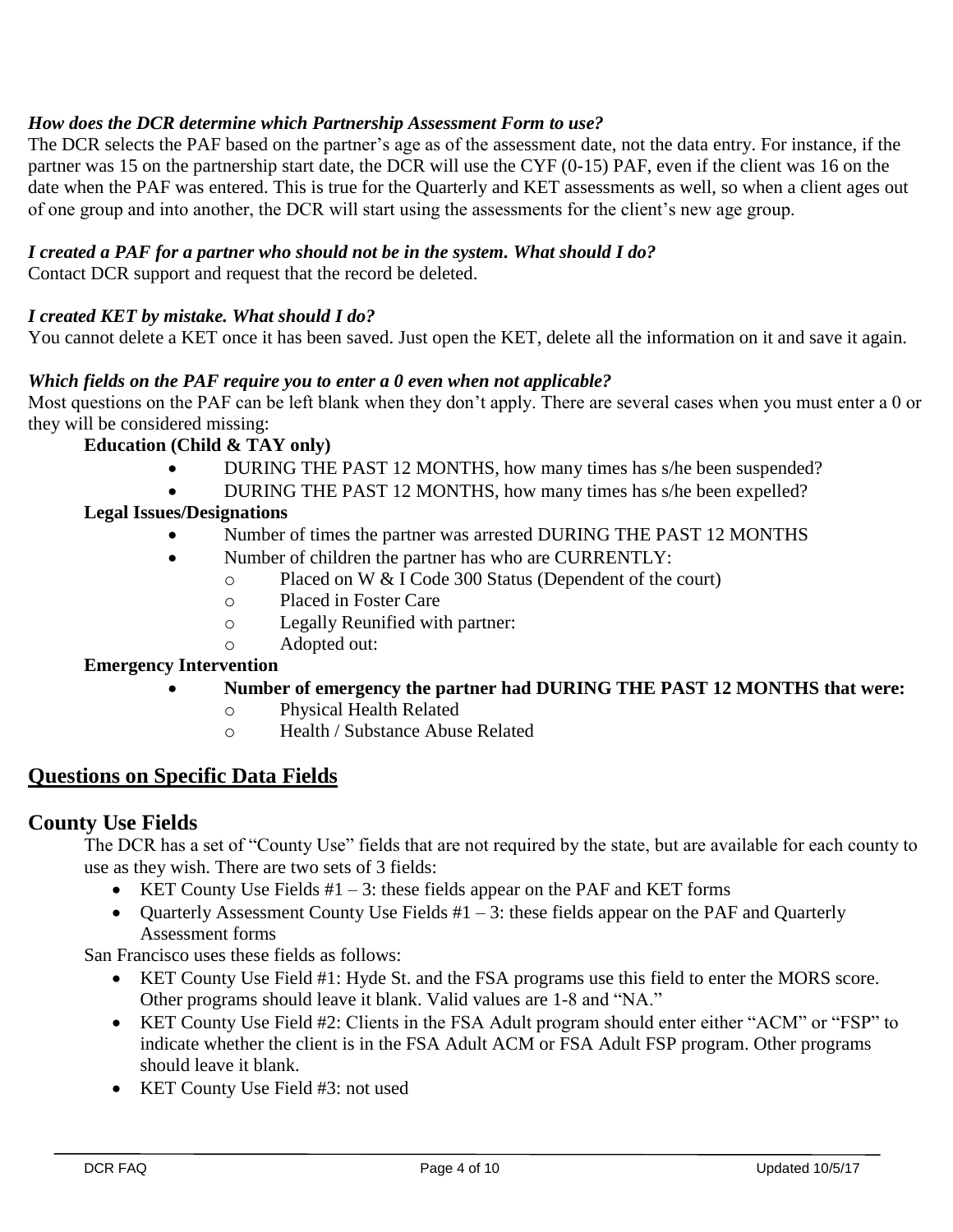- Quarterly Assessment County Use Field #1: Enter "*Carry Over*" in this field to track clients who were in an ICM program prior to being entered into the DCR. This is important because the data collected on the PAF about the 12 months prior to the partnership is not a true baseline. Tagging carryover clients allows us to separate these out in reports that compare the baseline to the partnership to measure the impact of the FSP program. If your program does not have
- Ouarterly Assessment County Use Field #2: not used
- Quarterly Assessment County Use Field #3: not used

## **CSI #**

## *What is the CSI Number?*

Also known in Avatar as the County Client Number (CCN), the CSI number is the Avatar Client ID assigned to the client when they are enrolled in Avatar (formerly the BIS number). The Avatar Client ID is uploaded to the state Department of Health Care Services (DHCS) CSI (Client and Service Information) system, where it is called the CSI Number

## *Is the CSI # required?*

The PAF can be saved with a blank CSI number, but will be considered incomplete until the CSI number is entered. You should enroll your partner in Avatar before the DCR, and you can then use the Avatar client ID as the CSI #.

#### *Why am I getting the message "CSI # did not match our records"?*

When you enter a CSI number in the DCR, it cross checks it with the state's CSI system, and if it is not found, you will get the message "CSI # did not match our records." This can occur for a couple of reasons. It could be that the partner's Avatar ID has not been uploaded to the state, or it could be that the number is not correct. If you verify that you entered the correct Avatar ID in the CSI # field, then the problem is that the partner's CSI Number has not been successfully uploaded to the state.

If the client is new, it could be that the upload has not yet occurred. DPH uploads CSI data monthly, usually in the first week of each month. For new clients, allow up to 6 weeks for the CSI number to be uploaded.

It is also possible that the partner's CSI record was uploaded but not accepted because it was incomplete or erroneous. All fields on the Avatar CSI Admission form need to be complete for the upload to succeed. If the Mother's First Name is unknown, please enter "MOTHER." Please only skip the following fields if they do not apply to your client:

- Birth Name (Middle)
- Birth Name (Suffix)
- County School

In addition, three fields on the Avatar Diagnosis screen must be completed:

- Primary Diagnosis (which must match one of the following two fields)
- Axis I Diagnosis  $# 1$
- Axis II Diagnosis  $# 1$

While the state CSI system requires all of these fields, not all of them are required in Avatar, so extra effort is needed to ensure they are completed.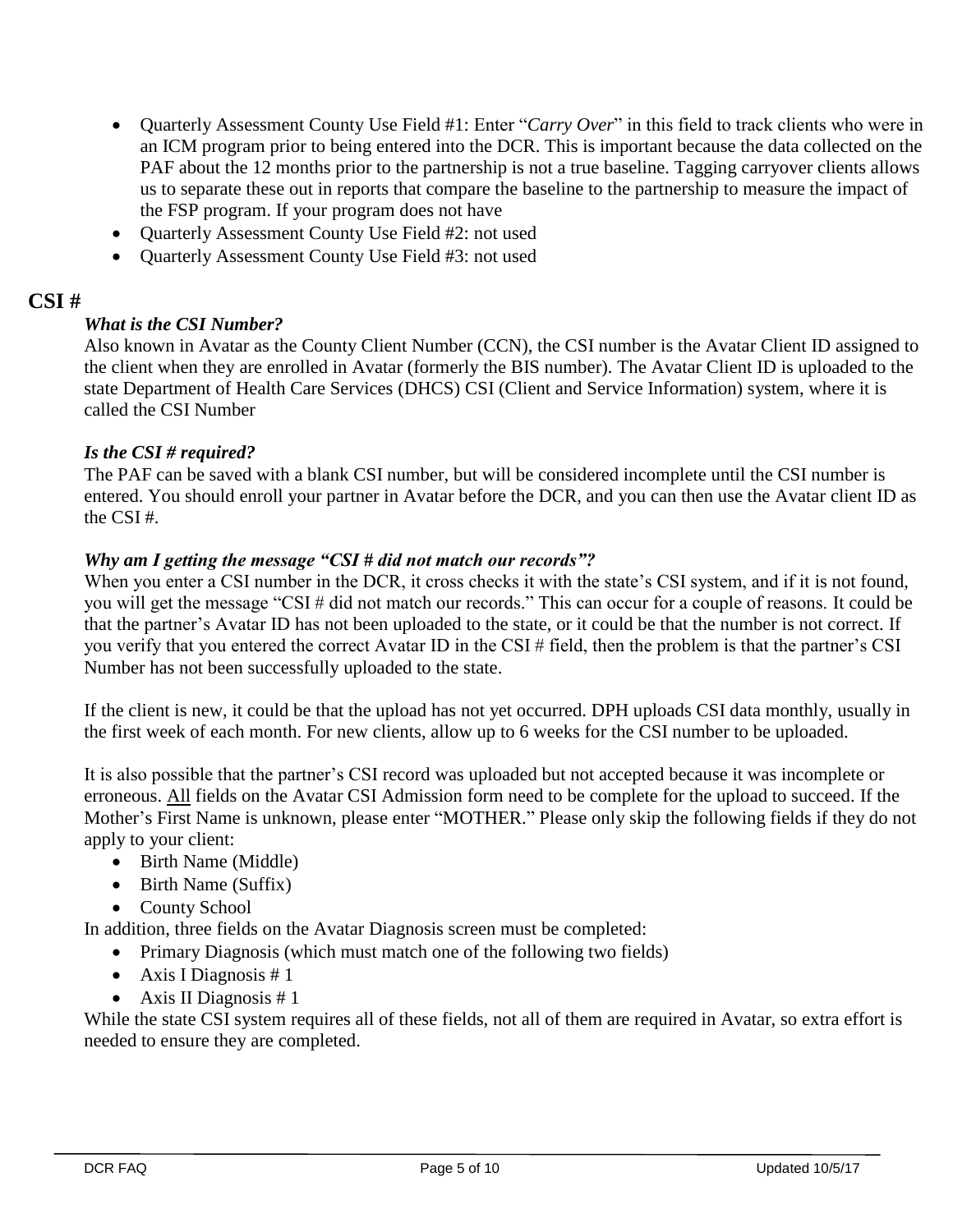## *Is the CSI Number required?*

The CSI number is not required to save the PAF, but for the PAF to go from *pending* status to *completed* status, you must enter a CSI number that matches the state's records of CSI uploads. In practice you should always enter the CSI number when you first start a PAF in order to avoid creating a duplicate record (see the next section for more information on detecting and handling duplicate records.)

## *While filling out a PAF, I got the error "CSI # already exists for another partner."*

This means that the partner is already registered in the DCR. If you get this error, do not continue entering the PAF or any other assessment for the client until the issue is resolved because the record is a duplicate and will probably end up being deleted.

First, check to see if the partner is already registered at your FSP program. Look in both the active and inactive partner lists. To view the inactive list, go to the *Partnerships* menu and select "Inactive Partners." If the partner is on the inactive list, you will need to reactivate them (see the FAQ item "a partner who was discharged from the program came back.") If you don't find the client in either list, the partner is registered at another FSP and will probably need to be transferred to your FSP. Contact the DCR support to resolve the issue.

#### **Emergency Interventions**

#### *What is an Emergency Intervention?*

An emergency intervention can related to physical health, mental health or substance abuse and is defined according to the type as follows:

- A **physical health** related emergency intervention is a physical health event that requires immediate attention from a medical provider, such as a visit to the emergency room or urgent care clinic
- A **mental health** related emergency intervention is a mental health concern significant enough to result in being admitted to a hospital, treatment by a crisis intervention program outside of the FSP, or FSP staff being called in outside of regular work hours.
- A **substance abuse** related emergency intervention is a substance use problem that results in being admitted to a hospital, treatment by a crisis intervention program outside of the FSP, or FSP staff being called in outside of regular work hours.

## **Grades and School Attendance (CYF and TAY)**

#### *How should I answer the questions about current Grades and School Attendance if the partner's school is closed for summer break?*

If the partner's school is closed for summer break, answer the questions based on the partner's grades and attendance at the end of the prior school year.

#### *How should I answer the questions about current Grades and School Attendance if the partner is not attending school because they are in residential treatment?*

If the child is not receiving school instruction because they are in residential treatment, then the answer is, "Never attends school". The fact that the child was unable to attend school due to needing residential treatment is important data to capture. It indicates a level of severity of the child's illness and the impact on school functioning. If school instruction was available to the child while in the residential facility, then estimate (or ask the facility staff or child's guardians) how much the child participated in instruction.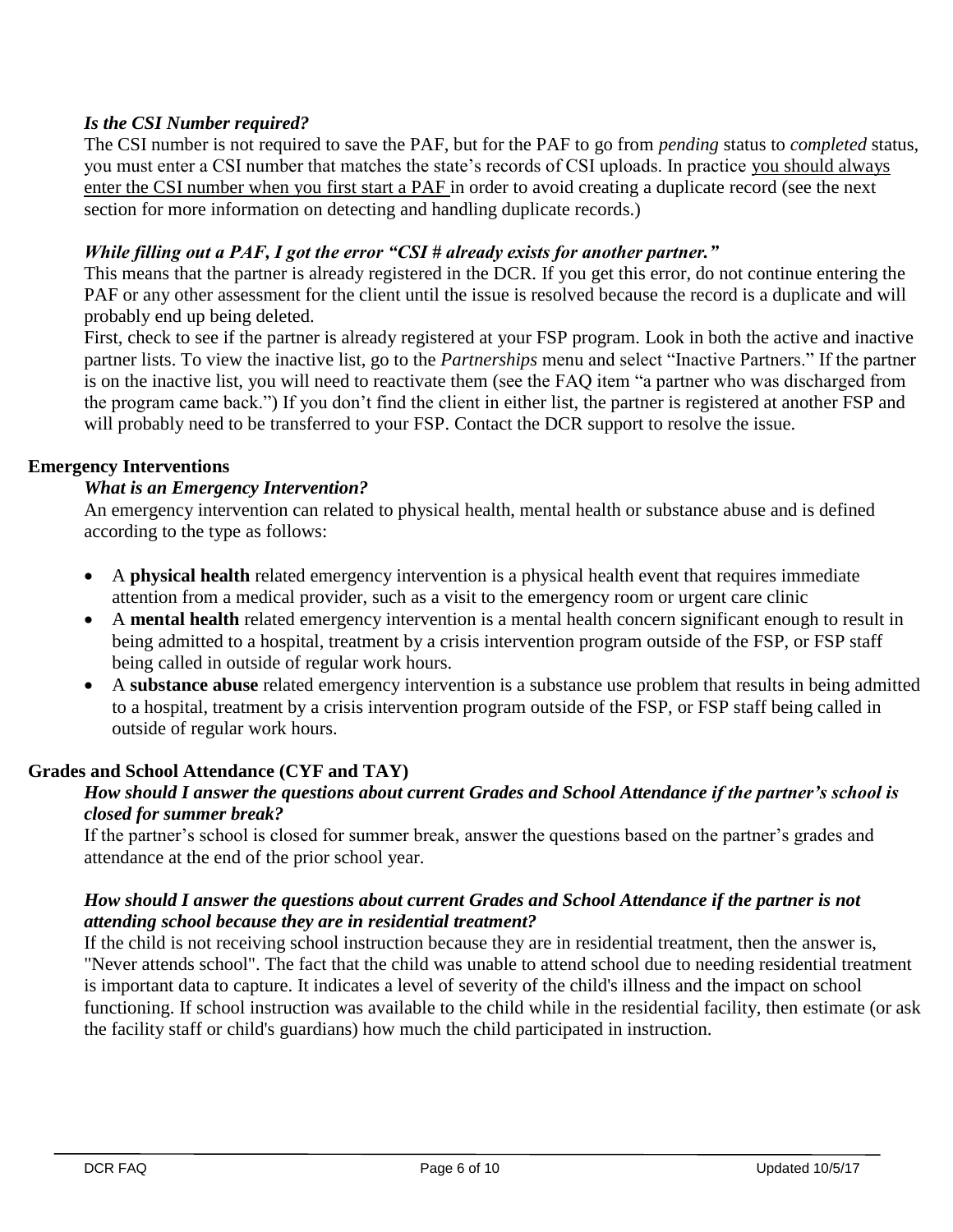#### **MHSA Stabilization Units**

## *When a client moves into a MHSA stabilization unit, how should I record it?*

Create a new KET assessment. In the *Administrative Information* domain, check the "MHSA Housing Program" checkbox. In the *Residential Information* domain, select "Emergency Shelter."

## **Sources of Financial Support**

#### *I am in a CYF program and am not always able to find out the caregivers' sources of financial support. How do I answer this question?*

The "Sources of Financial Support" question asks for all sources of financial support used to meet the needs of the partner. For dependent minors, this would include the caregiver's sources of financial support as well as any direct benefits the partner receives. If you have the opportunity to find out the caregiver's sources of financial support, you should do so and select all of the applicable options for this question on the PAF and Quarterly Assessments. However, if you are not able to find out, you can select "Caregiver's Wages" as a default option.

## **Residential Coding Guidelines**

#### *When should the MHSA Housing checkbox be checked?*

The MHSA Housing box should be checked for any of the following:

- any TAY setting
- MHSA-funded temporary unit
- MHSA funded "permanent" apartment housing (e.g. 990 Polk)
- MHSA Emergency Stabilization unit

#### *What is the difference between an apartment and an SRO?*

An apartment must have a kitchen and a bathroom that are part of the unit. (See below for definitions of kitchen and bathroom.) If it lacks these, it's a Single Room Occupancy (SRO) unit.

#### *What are the minimum requirements for a kitchen?*

At minimum, a kitchen must include a counter, storage, oven/stovetop and sink in the unit.

#### *What are the minimum requirements for a bathroom to be part of the unit?*

As long as the resident can access the bathroom without leaving the unit (going into the hallway, for example), the bathroom is considered part of the unit. This includes shared bathrooms that exist between two units such as at 12 Knox. These should be coded as "apartment living".

#### *How should SROs be coded?*

In San Francisco, SRO occupants acquire tenant's rights after 30 days, which is considered the equivalent of a lease. If a client is in an SRO for 30 days or more, code it as "Single Room Occupancy (must hold lease)." If the client is in an SRO for less than 30 days, code it as "Emergency Shelter/Temporary Housing." When a client first moves into an SRO, code it as one of the above based on how long you anticipate the client will stay, and if circumstances change, you can always go back and change it.

#### *Quick reference for residential coding:*

| <b>Type of Housing</b> | <b>DCR Residential Category</b> | MHSA Housing    |
|------------------------|---------------------------------|-----------------|
|                        |                                 | <b>Checkbox</b> |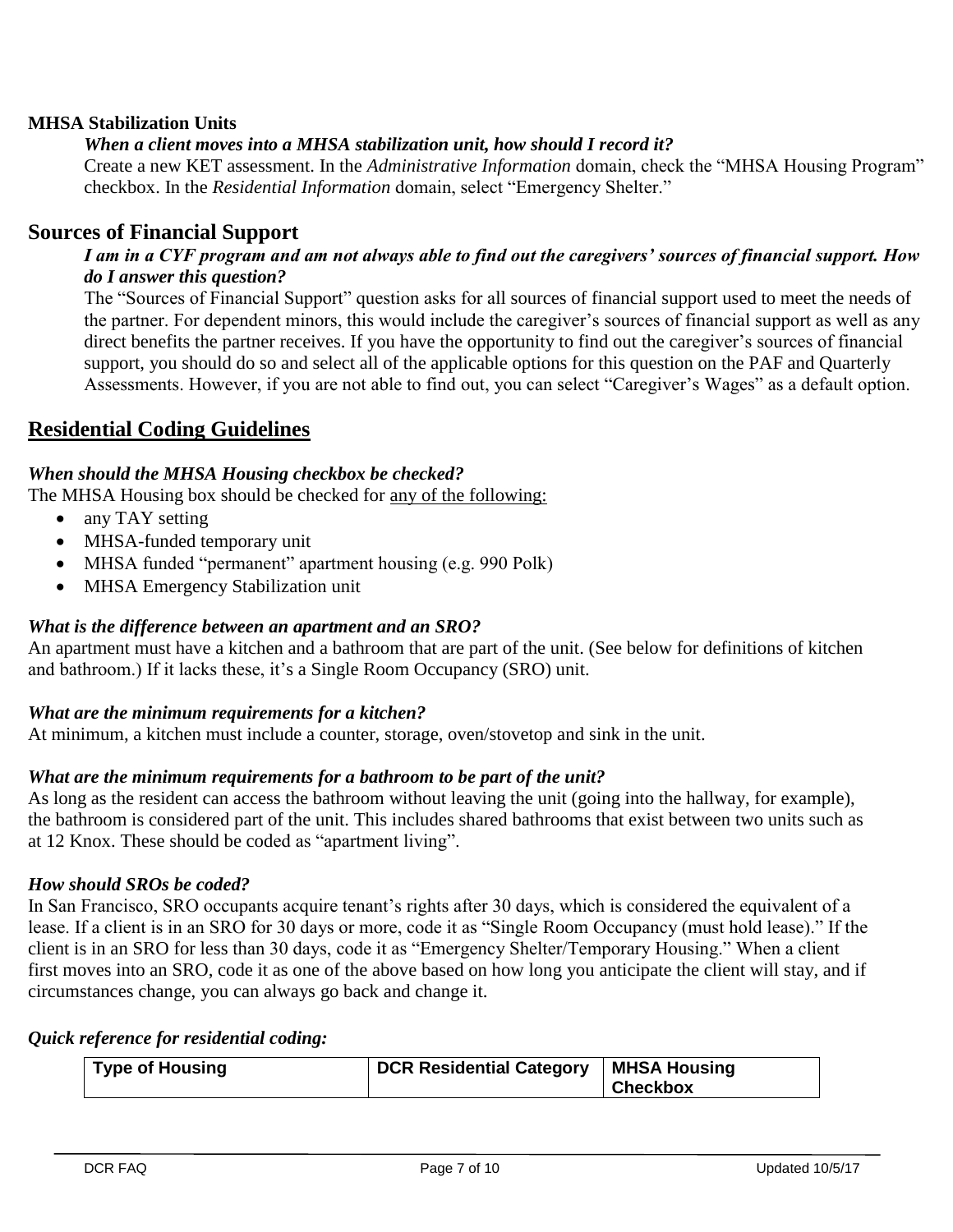| MHSA emergency stabilization           | Emergency<br>Shelter/Temporary Housing   | Yes       |
|----------------------------------------|------------------------------------------|-----------|
| Temp housing w/ FSP Flex Funds         | Emergency<br>Shelter/Temporary Housing   | Yes       |
| Temp housing - client paid             | Emergency<br>Shelter/Temporary Housing   | <b>No</b> |
| SRO more than 30 days - client<br>paid | SRO (must hold lease)                    | <b>No</b> |
| Ritz, Dalt, Cambridge Hotels           | SRO (must hold lease)                    | Yes       |
| 990 Polk                               | <b>Apartment or House</b>                | Yes       |
| Other leased/rented apartment          | <b>Apartment or House</b>                | <b>No</b> |
| Conard, Baker Places, Progress         | Unlicensed but supervised,               | <b>No</b> |
| Foundation                             | individual placement                     |           |
| <b>Acute Diversion Units</b>           | <b>Licensed Residential</b><br>Treatment | <b>No</b> |

## *What are the requirements for Emergency Stabilization Units (ESUs)?*

ESUs are intended only for short-term stays-while efforts are being made to find permanent housing. Clients placed in ESUs are required to work with the referring Case Manager to develop a housing plan and to actively participate in its implementation. Since MHSA subsidizes 100% of the cost of the ESUs, clients do not have tenant rights. Clients choosing to not work on acquiring permanent housing will be asked to vacate the ESU.

## *What are the requirements for Permanent Housing?*

Once an MHSA client is placed in permanent housing, that housing is only dependent on the client complying with the terms of their lease (or other agreements with property owners/ managers). A qualified MHSA resident may not be required to move even if they no longer choose to receive or no longer require services or if their income increases.

## **Special Situations**

## *A partner left the program. What should I do?*

Open a new KET form for the partner. In the Administrative Information domain, enter the date the partner left the program in "Date of Partnership Status Change", select "Discontinuation," and select the principal reason for the discontinuation. Press Submit and you are done. The partner will no longer appear on the active partners list, but you can still find them by going to the Partnerships menu and selecting "Inactive Partners."

## *A partner who was discharged from the program came back. What should I do?*

You need to reactivate the partner. On the *Partnerships* menu, select "Inactive Partners." Find the partner in the inactive list and click on their name. You will see a box below labeled "Date to Reactivate." Enter the date that the partner returned for services and press the "Reactivate" button. If the partner was inactive for less than a year, the prior PAF and other assessments will be retained. If the partner was inactive for a year or more, the system will open a new PAF which you will need to complete.

If a partner is reactivated within a year of their discharge, it is considered to be a continuation of the prior partnership and you should complete any quarterly assessments that were due and KETs for any key events that occurred during the time the client was inactive. While it may not always be possible to collect this missing data, please make your best effort and use the best estimate for questions where the exact answer is not available.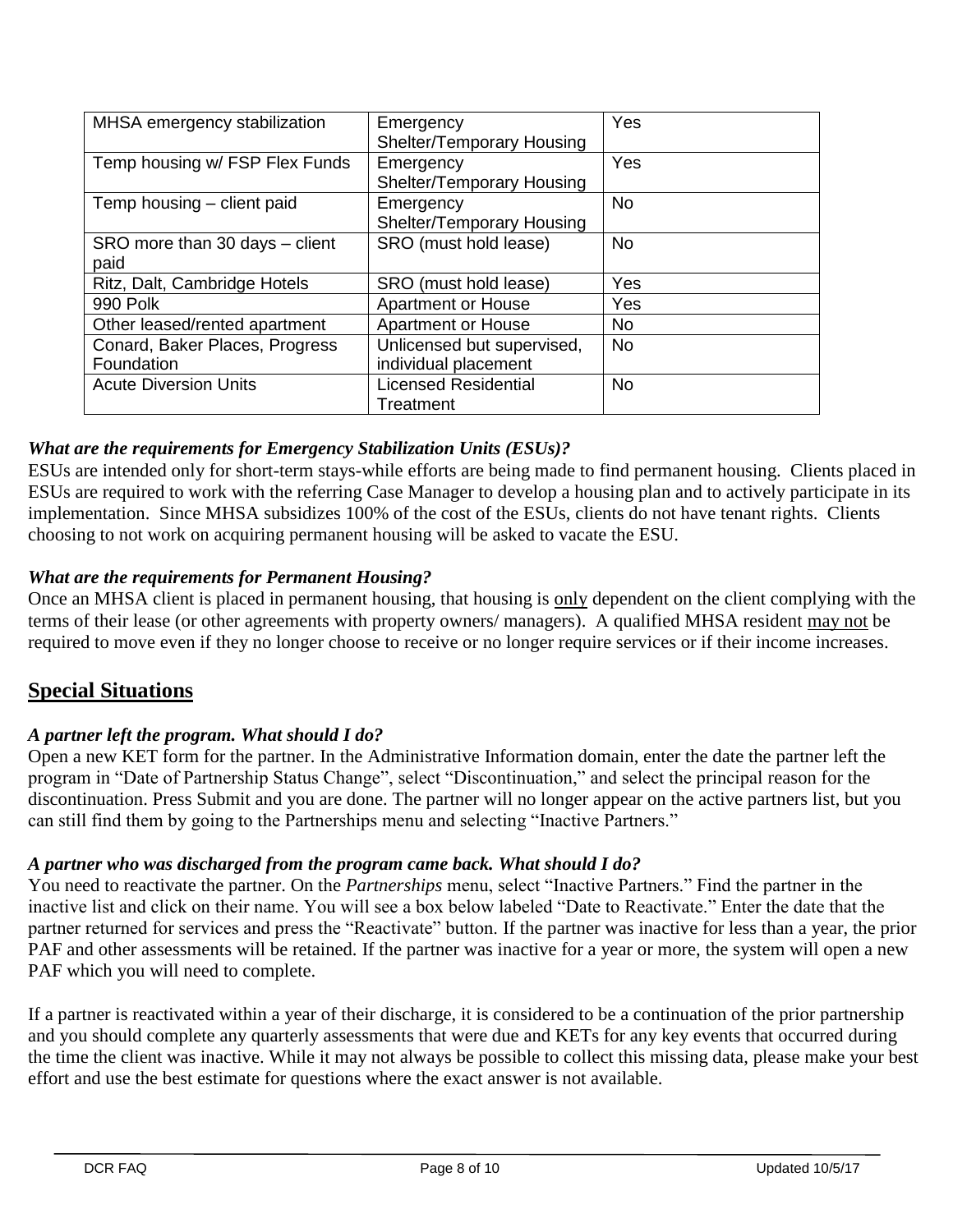## *A partner was transferred to a new PSC in my program. What should I do?*

First, complete all outstanding assessments (pending PAF, all missing quarterlies, and missing KETs). Second, find out who the new PSC will be at the FSP. Open a new KET form for the partner. In the Administrative Information domain, select the "NEW Full Service Partnership Program ID." Fill in "Date of Partnership Service Coordinator ID Change" and select the new PSC from the list. Press Submit and you are done. The partner will no longer appear on the old PSC's client list.

#### *A partner was transferred to a new FSP. What should I do?*

First, the old FSP must complete all outstanding assessments (pending PAF, all missing quarterlies, and missing KETs). The old FSP should open a new KET form for the partner. In the Administrative Information domain, fill in "Date of Partnership Service Coordinator ID Change." Select the new PSC from the list. Press Submit and you are done. The new FSP does not need to do a new PAF. The PAF from the old FSP will be visible to the new FSP. Please remember: **DO NOT** choose "discontinue" when a client is being transferred to a new FSP.

PSCs from the old and new FSP should speak with one another regarding the transferring of the partner to ensure a "warm handoff". Please contact DCR Support for any questions or help.

## *A partner frequently goes AWOL. Should I create a KET?*

If a client disappears from his or her residential setting for short periods (less than a month), there is no need to create a KET. If it's for a month or longer, create a KET to show a residential status change. If you don't know where the partner is staying, choose "unknown" as the new residential situation.

#### *When discontinuing a partner:*

First, complete all outstanding assessments (pending PAF, all missing quarterlies, and missing KETs). If the KET you just opened will include a discontinuation, then do not enter other key events on the same KET because a KET which contains a discontinuation cannot be edited once it is saved. If a partner is about to be discontinued, all other events and information about the partner should be entered on a separate KET prior to submitting the KET with the discontinuation.

#### *What should be done with incarcerated partners?*

When a partner is incarcerated for less than a year, you should leave the partnership open. Create a KET to document the arrest and incarceration, and then another KET when the partner is released. If the incarceration is a year or more, then you can discontinue the partnership.

#### *What should I do if I have a pending PAF for which some questions that cannot be answered?*

There are many reasons why a PAF is not completed and remains in the "pending" status; however, the DCR Support Team highly recommends that PSCs complete the PAF within the 90 day grace period.

If the PAF is still pending 6 months after the partnership start date, **and after all options to complete the PAF have been exhausted**, the PSC should contact the DCR support team to request the PAF be "Certified Complete".

DPH will certify a pending PAF as complete only if it meets the following criteria:

1) The partner is currently active (the DCR does not allow a pending PAF to be certified complete on inactive partners)